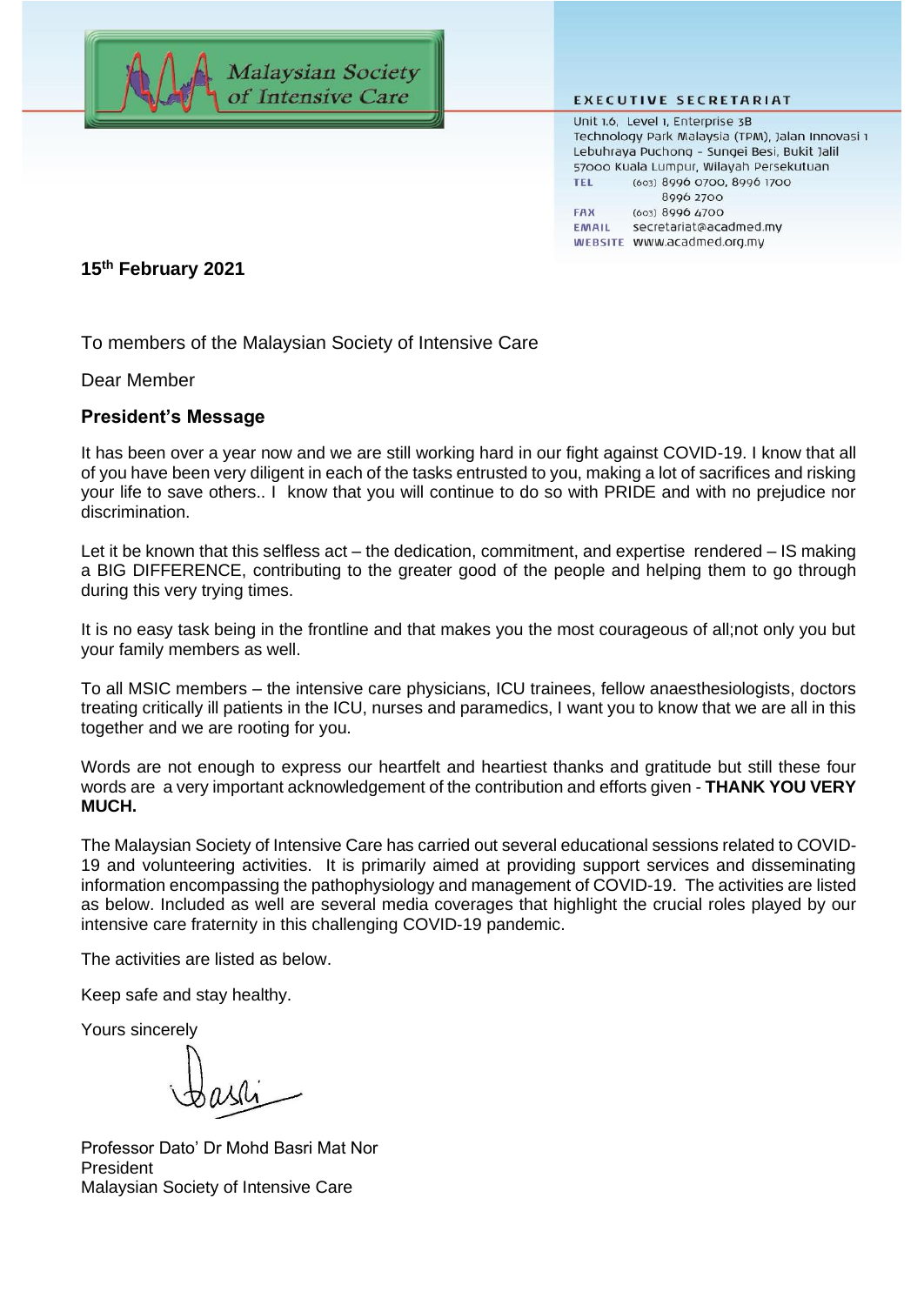| 1  | <b>Webinars</b>                 |                                                                                                                                                                                                                                                                                                                                                                                                                                                                                                                                                                                                                                                                                                                                              |
|----|---------------------------------|----------------------------------------------------------------------------------------------------------------------------------------------------------------------------------------------------------------------------------------------------------------------------------------------------------------------------------------------------------------------------------------------------------------------------------------------------------------------------------------------------------------------------------------------------------------------------------------------------------------------------------------------------------------------------------------------------------------------------------------------|
|    |                                 | <b>Topic: Ventilation Support in COVID-19</b><br>1.<br>Date: 6th January 2021<br>а.<br>Time: 4.00 to 5.00 pm<br>b.<br>Speaker: Dr Foong Kit Weng (Intensivist Hospital Raja Permaisuri Bainun<br>C.<br>Ipoh, Perak<br>Topic: ICU Case Discussion on Severe COVID-19 Patient<br>2.                                                                                                                                                                                                                                                                                                                                                                                                                                                            |
|    |                                 | Date: 29 <sup>th</sup> January 2021<br>а.<br>Time: 5.05 to 5.40pm<br>b.<br>Speakers: i. Dr Lavitha Vyveganathan (Intensivist, Hospital Kuala Lumpur,<br>C.<br>Kuala Lumpur)<br>ii. Dr Muhamad Hafizzi Bin Mohd (ICU Fellow, Hospital Kuala Lumpur, Kuala<br>d.<br>Lumpur)                                                                                                                                                                                                                                                                                                                                                                                                                                                                    |
|    |                                 | Topic: Corticosteroids for COVID-19 Patients<br>3.<br>Date: 3rd February 2021<br>а.<br>Time: 5.40 to 6.00pm<br>b.<br>Speaker: Dr Azmin Huda Abdul Rahim (Intensivist, Hospital Sultan Ismail,<br>C.<br>Johor Bahru, Johor)                                                                                                                                                                                                                                                                                                                                                                                                                                                                                                                   |
| 2. | COVID-19<br><b>Guidelines</b>   | <b>Consensus Statement on corticosteroids for COVID-19</b><br>1.<br>CPR for COVID-19 patients in ICU<br>2.<br>Recommendations on Palliative Care in the Critically patient during COVID-19<br>3.<br>pandemic<br>Venous Thromboprophylaxis in ICU patients with COVID-19<br>4.<br>In process:<br>1. End of Life Care of COVID-19 patients in the ICU<br>2. Consensus statements on the use of corticosteroids in COVID-19 organizing pneumonia<br>(refer to www.msic.org.my)                                                                                                                                                                                                                                                                  |
| 3. | <b>Volunteers</b>               | Intensivists from private, MOH and University hospitals helping the COVID-19 patients in MOH<br>intensive care facilities -volunteer to help caring of patients in intensive care units                                                                                                                                                                                                                                                                                                                                                                                                                                                                                                                                                      |
| 4. | Donation<br><b>ICU COVID-19</b> | PAPR donation to Sabah during the COVID-19 crisis in Sabah post-elections. Five PAPRs<br>amounting to RM42,000 to Hospital Sandakan, Sandakan, Sabah<br><b>PERSEKITARAN KONDUSIE</b>                                                                                                                                                                                                                                                                                                                                                                                                                                                                                                                                                         |
| 5. | data<br>collection              | Data collection of nationwide COVID-19 ICU admissions between March and May 2020 under a<br>research project: 'Clinical course and characteristics of COVID-19 adult Intensive Care Unit<br>admissions in Malaysia: A cohort study'<br>Parts of the results were presented in the lecture 'COVID-19 experience in Malaysia' by Dr<br>Shanti Rudra Deva at the September 2020 EuroAsia 2020 e-Conference. The data are<br>currently in final analysis for publication purposes.                                                                                                                                                                                                                                                               |
| 6. | <b>News</b><br><b>Statement</b> | The Star: Three medical associations express willingness to lend expertise<br>1.<br>in COVID-19 fight<br>https://www.thestar.com.my/news/nation/2021/01/17/three-medical-associations-<br>express-willingness-to-lend-expertise-in-COVID-19-fight<br>2.<br>Code Blue: Don't Ignore Critical Non-COVID Patients: Anaesthesiology, Intensivist<br><b>Groups</b><br>https://codeblue.galencentre.org/2021/01/18/dont-ignore-critical-non-covid-patients-<br>anaesthesiology-intensivist-groups/<br>New Strait Times: Medical experts call on healthcare providers to unite in battle<br>3.<br>against COVID-19<br>https://www.nst.com.my/news/nation/2021/01/658175/medical-experts-call-healthcare-<br>providers-unite-battle-against-COVID-19 |